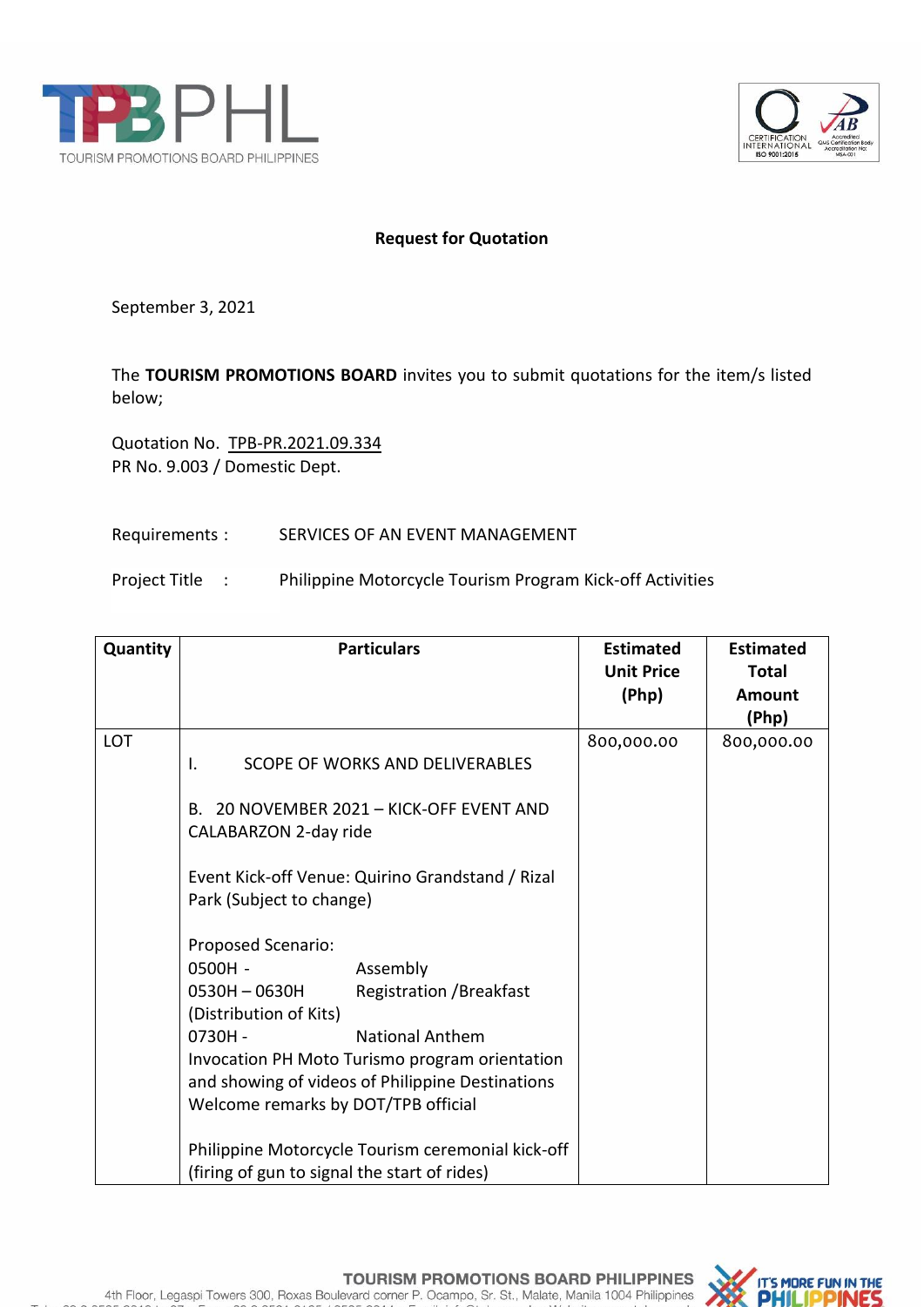| Provide the Production Team - in charge<br>1.      |  |
|----------------------------------------------------|--|
| of plan and execution during the kick-off activity |  |
| Host/Emcee<br>a.                                   |  |
| Live Music<br>b.                                   |  |
| Music and Visuals during the event<br>$C_{\star}$  |  |
| <b>Technical Script Sequence Guide</b>             |  |
| Professional Cameramen and Camera Set-<br>d.       |  |
| up                                                 |  |
| Monitor set-up with video switcher<br>e.           |  |
| f.<br><b>Communication System (Technical</b>       |  |
| Director to Cameramen)                             |  |
| Simulcast kick-off activity through FB live<br>g.  |  |
| Documentation<br>2.                                |  |
| Photographers and Videographers<br>a.              |  |
| Photos and videos must be in high<br>b.            |  |
| resolution                                         |  |
| All footages and photos during the<br>c.           |  |
| campaign ride should be stored in external drive   |  |
| and submitted to TPB as part of the post-event     |  |
| requirements                                       |  |
| 3.<br>Provide Logistic Requirements                |  |
| Signages (Safety protocol reminders, etc.)<br>a.   |  |
| Marshalls for the event<br>c.                      |  |
|                                                    |  |
| All assigned personnel should follow the<br>C.     |  |
| health protocol provided by COVID-19 Inter-        |  |
| Agency Task Force for the Management of            |  |
| Emerging Infectious Diseases (IATF) and            |  |
| respective LGUs rules and regulations.             |  |
| Meals, required fees, honorarium for the<br>D.     |  |
| additional personnel and technical team shall be   |  |
| shouldered by the bidders                          |  |
| Combine 5-10 minute video<br>Ε.                    |  |
| documentation/presentation for the Webinar,        |  |
| Kick-Off and CALABARZON Tour                       |  |
| III.<br><b>QUALIFICATION OF BIDDER</b>             |  |
| Bidders must have been in operation as an<br>А.    |  |
| EMC/event organizer for at least five (5) years.   |  |
| Bidder must have at least three (3) years<br>В.    |  |
| of experience in event management/event            |  |
|                                                    |  |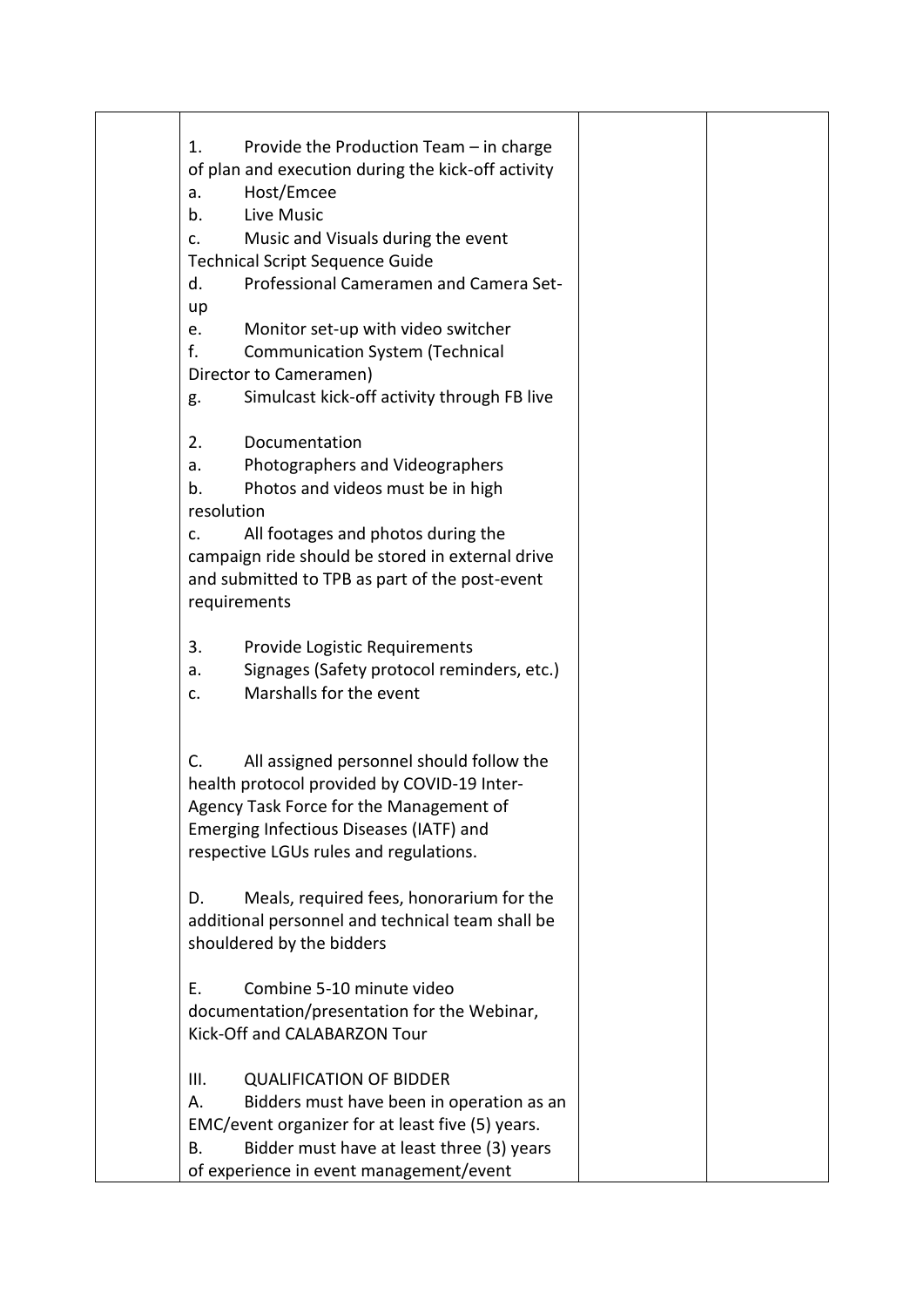| organizing.                                            |  |
|--------------------------------------------------------|--|
| $C_{\cdot}$<br>Bidder must have had at least three (3) |  |
| projects hosting Hybrid Virtual Events.                |  |
| Key personnel involved in the project must<br>D.       |  |
| have a minimum of three (3) years of relevant          |  |
| experience supported by CVs:                           |  |
| Project Manager<br>i.                                  |  |
| Director/Writer<br>ii.                                 |  |
| <b>Technical Director</b><br>iii.                      |  |
| <b>Technical Support Team</b><br>iv.                   |  |
| *Note: Bidders may recommend additional                |  |
| personnel deemed fit for the team following the        |  |
| scope of work and deliverables.                        |  |
|                                                        |  |
| APPROVED BUDGET FOR THE CONTRACT<br>IV.                |  |
| (ABC)                                                  |  |
|                                                        |  |
| The approved Budget for the Contract is Eight          |  |
|                                                        |  |
| Hundred Thousand Pesos Only (Php800,000.00),           |  |
| inclusive of all applicable fees and taxes. The cost   |  |
| of items in the bid should be broken down. The         |  |
| winning bid shall be determined based on the           |  |
| quality of the proposal with the most                  |  |
| advantageous financial package cost, provided          |  |
| that the amount of bid does not exceed the             |  |
| above-mentioned approved budget. The deadline          |  |
| for submission of bids should be at a time and         |  |
| place specified in the request for quotation (RFQ).    |  |
| V.<br><b>TERMS OF PAYMENT</b>                          |  |
|                                                        |  |
| Payment will be on send-bill arrangement after         |  |
| the event.                                             |  |
|                                                        |  |
| Supplier must have a Landbank (LBP) account.           |  |
| Payment will be made through LBP bank deposit.         |  |
| In case the supplier does not have a Landbank          |  |
| account, bank charges will be shouldered by the        |  |
| supplier.                                              |  |
|                                                        |  |
|                                                        |  |
| PROJECT OFFICERS/CONTACT PERSONS<br>VI.                |  |
|                                                        |  |
| <b>Domestic Promotions Department:</b>                 |  |
| 8525-1255 / 8525-9318 loc. 214                         |  |
|                                                        |  |
|                                                        |  |